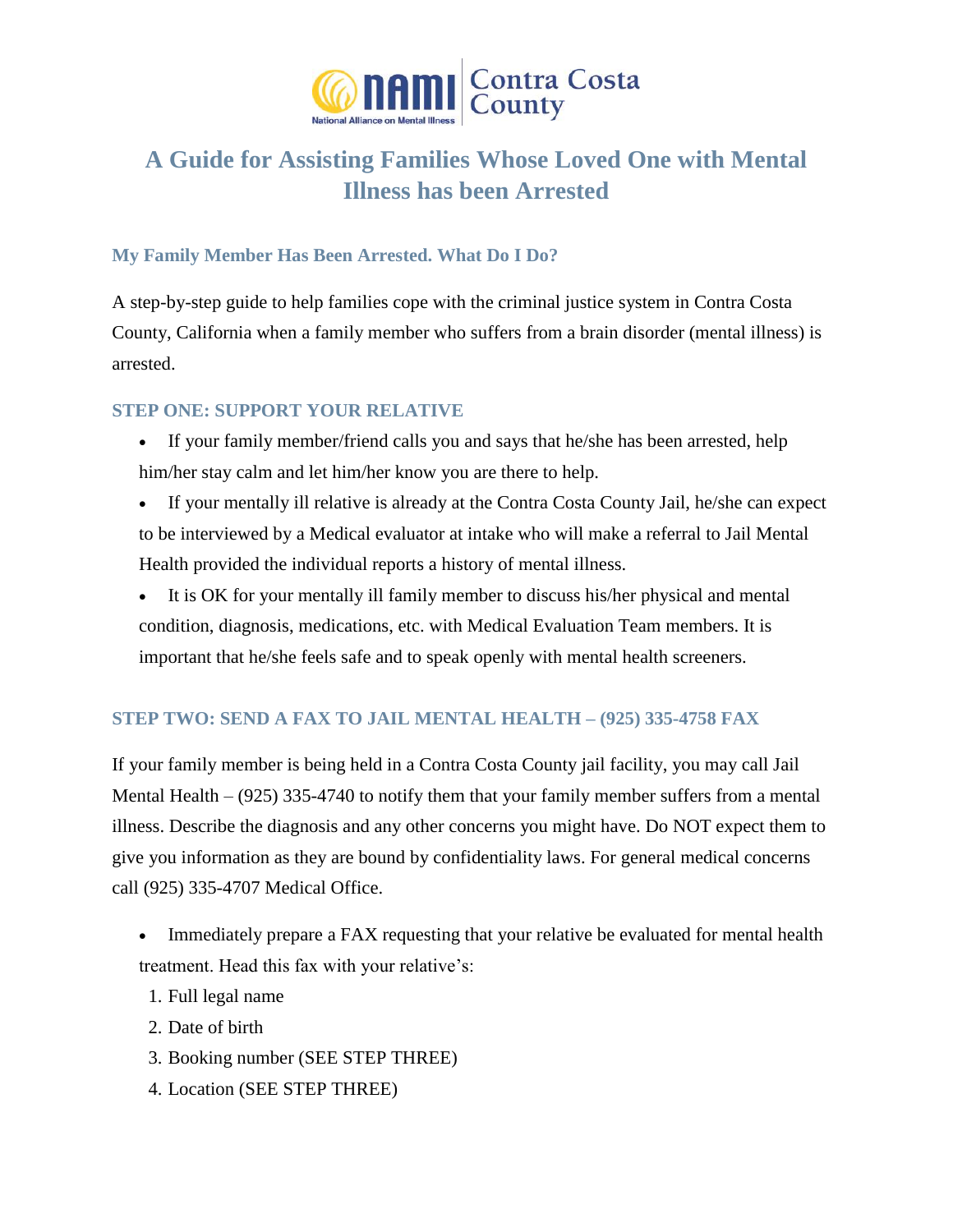- In the body of the fax
- State his/her diagnosis.
- Provide his/her psychiatrist's name, telephone number, and address
- Indicate the medications that are prescribed for your family member by name, dosage, and the time of day to be administered.

 Note if a particular medication has proven to be ineffective, or has dangerous and/or uncomfortable side effects.

ALERT if a suicide attempt is a possibility or if you have other serious concerns.

 Describe any other urgent medical conditions that might require immediate attention such as diabetes, high blood pressure, seizures, heart problems, etc. and note the necessary medications to be given. Include his/her medical doctor's name, address, and phone number for verification purposes.

- List (to the best of your recollection) in chronological order:
	- 1. When he/she first became ill
	- 2. Any "5150" detainment
	- 3. Hospitalizations
	- 4. IMPORTANT: Do NOT address any impending charges against your family member in this fax. Provide only medical and mental health information!

 IMPORTANT: Do NOT address any impending charges against your family member in this fax. Provide only medical and mental health information!

- Keep a copy of this fax for future reference. If your family member is transferred to a different facility you may need to fax this information again.
- Communication with staff can be improved by designating one person or family member as the contact person.
- PLEASE keep your calls to Jail Mental Health Staff to a minimum. Their primary role is to provide mental health services to the inmates.

# **STEP THREE: COUNTY JAIL INFORMATION**

 For further information about your loved one you can call the Contra Costa County Jail Operations at MDF (Main Detention Facility) call (925) 335-4600 OR Jail Operations at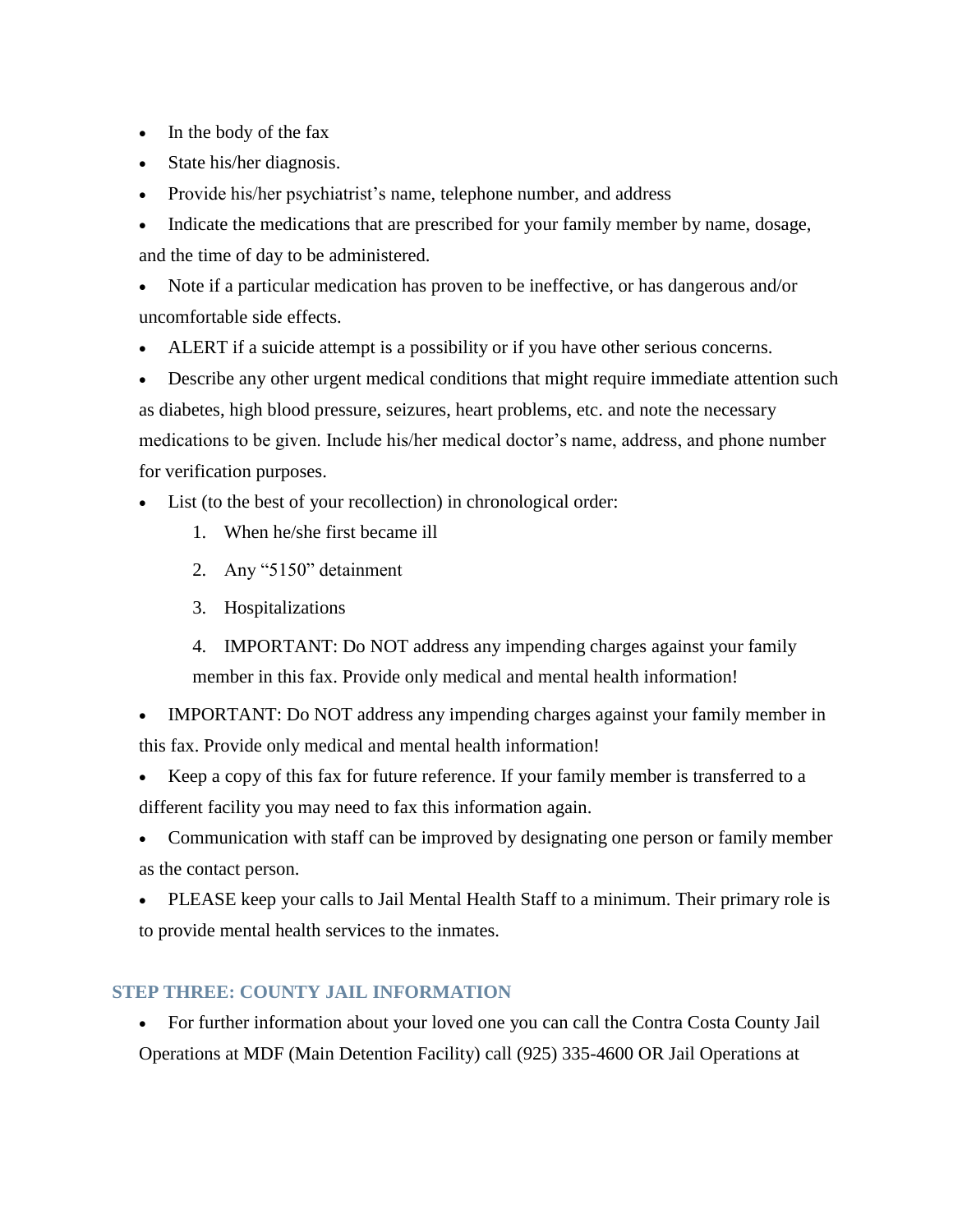WCDF (West County Detention Facility) (510) 262-4200 and ask for the following information:

- 1. Booking number
- 2. County jail facility in which the person is being held
- 3. Charges
- 4. Bail Amount
- *NOTE: THEY WILL NOT PROVIDE*
	- 1. Release Date
	- 2. Court Date

### **STEP FOUR: DECIDING ON LEGAL REPRESENTATION**

 Your family member may want to retain a private attorney or use the Public Defender's Office (925) 335-8000. If a Public Defender is assigned it usually takes a few days for this to happen.

• Provide information To the Attorney. Provide the attorney with an extensive medical/psychiatric/social/ educational history of your family member. This information presented in writing will be very useful in pursuing the best outcome for your loved one.

*Do Not Expect Information in Return!*

Your loved one is entitled to representation and as an adult are entitled to attorney-client privilege.

#### **Private Attorney**

1. If your relative has a private attorney, contact him/her and provide him/her pertinent information regarding your relative's case and mental health condition.

2. If your family member decides to retain a private attorney, be sure to select one that is well versed in helping people with mental illness. He/she must understand not only the law, but also how to access the treatment facilities and mental health services that are available.

3. *Many private attorneys are NOT familiar with the criminal justice system.* Be sure that you select someone who knows how to work with the criminal courts.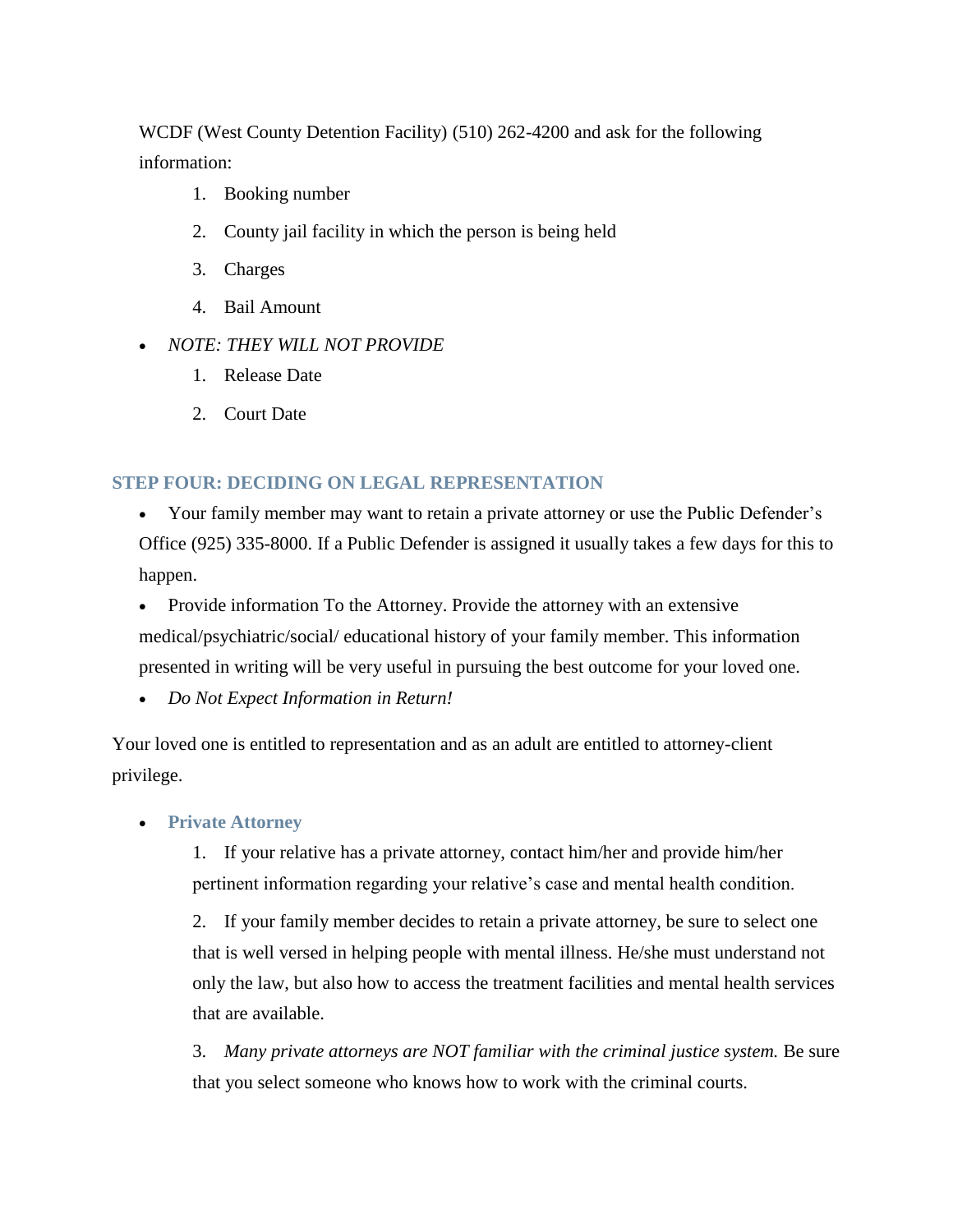4. A private attorney will grant you more time, but remember you are paying for that access.

#### **Public Defenders Office**

1. If your relative does not have, or cannot afford an attorney, a Public Defender will be assigned to him/her at the arraignment.

2. *Do not be afraid to use the Public Defender.* Public Defenders often have knowledge of "the system' as it pertains to those who need mental health services, as the Public Defender's Office also represents individuals in LPS, Probate and AOT Proceedings. In addition, the Public Defender's Office is involved with a variety of mental health-oriented Collaborative services including the Behavioral Health Court, where the focus is on addressing mental health issues and linking clients with mental health services and other resources.

3. Public Defenders are extremely busy and do not have much time for telephone calls. He/she will appreciate written or faxed correspondence. Remember, it is the inmate, not you, who is the attorney's client.

## **STEP FIVE: CONSIDER BAIL CAREFULLY**

 **Consider carefully the posting of bail for your family member.** No one wants a loved one to remain in jail. However, there are unscrupulous bail organizations who will obligate the inmate to payments s/he may be unable to make. (Be aware that SSI funds are NOT appropriate for making bail). *If your loved one calls from jail and tells you that another inmate can arrange for bail through a bail bonds person – Advise your loved one that this is a scam!*

 Being in jail is an unpleasant experience for them as well as the family. However, you must ask yourself the following question: Will my family member be able to comply with the terms of the bail and appear in court when required?

 Also, jail may be a safer place for a person with severe mental illness who is in crisis rather than having him/her wandering the streets with no help at all. At least in jail he/she will be fed, will have shelter and will be given access to medication treatments.